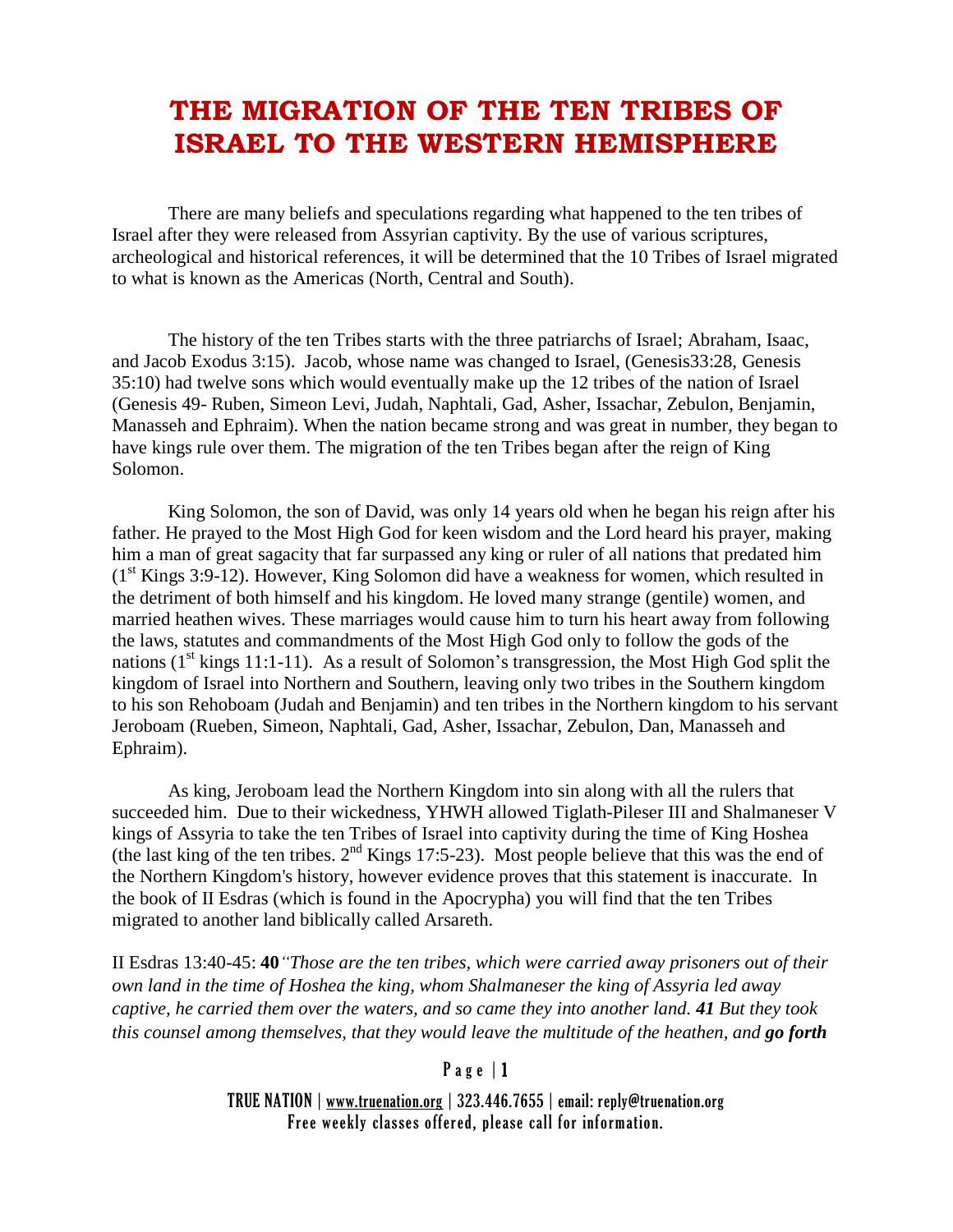*into a further country, where never mankind dwelt42 That they might there keep their statutes, which they never kept in their own land 43 And they entered into Euphrates by the narrow* passages of the river 44 For the most High then showed signs for them, and held still the flood, till they were passed over 45 For through that country there was a great way to go, namely, of  $a$ *year and a half, and the same region is called Arsareth*

Where is Arsareth? According to the Jewish encyclopedia Arzareth is, "The name of the land beyond the great river, far away from the habitation of man, in which the Ten Tribes of Israel will dwell, observing the laws of Moses, until the time of the restoration, according to IV Esdras xiii. 45. [II Esdras 13:45] Columbus identified America with this land." Every map before the conquest of Columbus had no account of any land in the western hemisphere, proving that the



Americas were not inhabited. However there was knowledge of a "further" landmass.

 When Columbus "discovered" America, there were already people dwelling there which he labeled as Indians (indigenous). America and Arsareth were both known as the land where no man dwelt. This is why the term "NEW WORLD" was placed on America. Also do know that the continent was not called America until the late 1400's by the explorer and cartographer Amerigo Vespucci. This is why the term "Arsareth is applied to the continent. Although the Native Indians and Hispanics are historically recorded to be the first living in the Americas prior to the European invasion and established great civilizations (Aztec, Maya, Olmec, etc…), they

> P a g e | 2 TRUE NATION | www.truenation.org | 323.446.7655 | email: reply@truenation.org Free weekly classes offered, please call for information.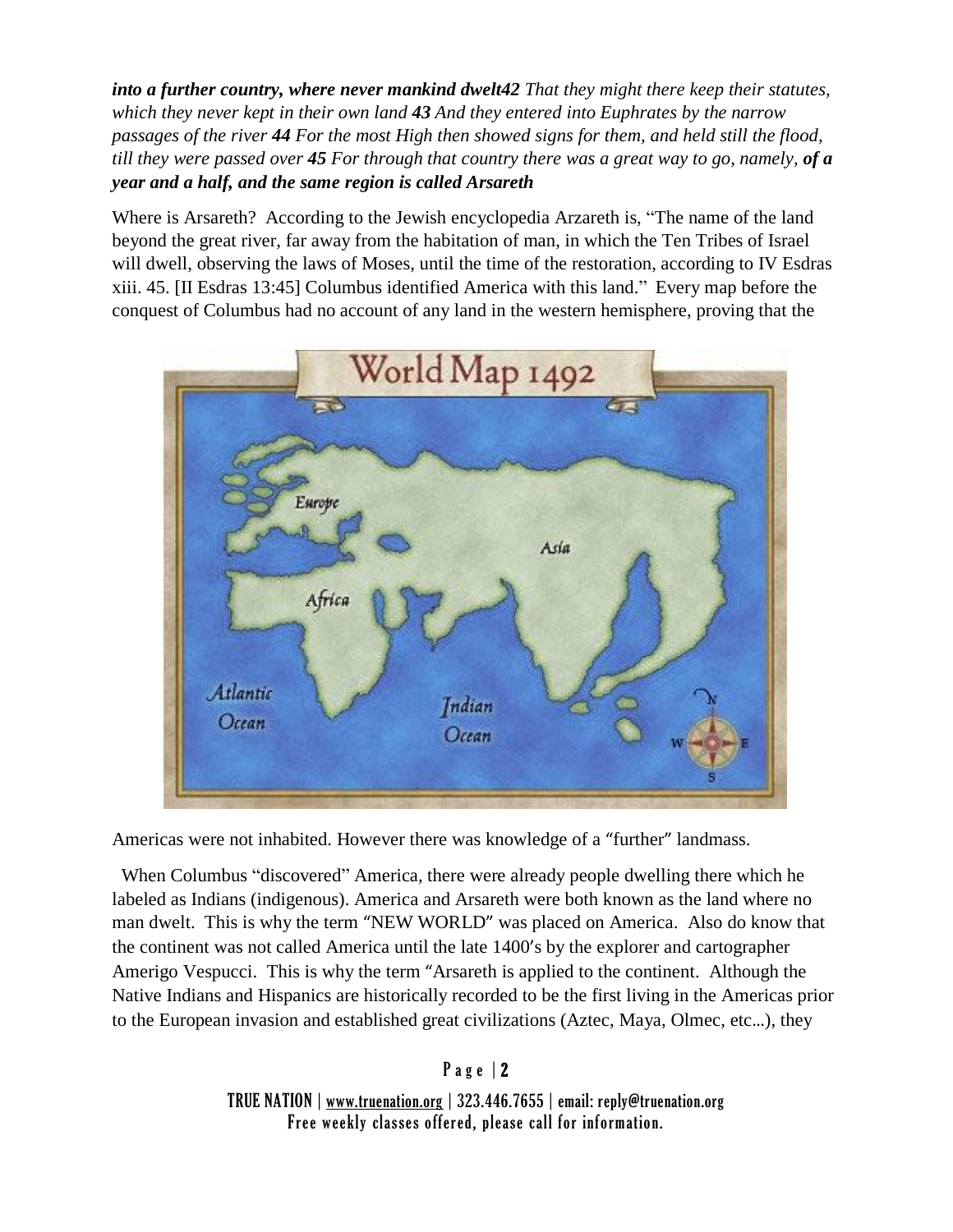knew themselves that they were not originally from that land but were strangers to it seeking refuge and a NEW beginning. Here is a quote from the book Lost Tribes and Promised Lands by Ronald Sanders on page 148 that the Aztec emperor Montezuma was documented to say.

*"Long ago in our sacred writings our ancestors informed us that neither I nor any of the other inhabitants of this land are indigenous to it, but are foreigners, come from a completely different place, and that our race was brought here by a Lord whose vassals they all were…"*

 Because the Native Indians inhabited the Americas (the land where no man dwelt) prior to any nation laying claim to it, we can easily assess with that the Native Americans and Hispanics are indeed the 10 Tribes of Israel that was prophesied to inhabit a land where no one EVER lived. There is a large amount of historical and archeological information to support this fact. If you re-read II Esdras 13:45, it says that it took "a year and a half" to get to Arsareth. When you research a man named Ferdinand Magellan, a Portuguese explorer who is said to be the first person to have circumnavigated the world. You will find his conquest took a time span totaling 3 years, from 1519 to 1522. (This information can be found in, "Age of Exploration"Pg.97 map of Magellan conquest). Thus, it would not matter if the 10 Tribes went east or west to get to America because it would have taken them a year and a half to get there either way. However, maritime evidence indicates that the sea currents would have persuaded the Northern Kingdom to travel west. Meaning that from Assyria the ten tribes would most logically have travelled south on the Euphrates river into the Persian Gulf south east into the Indian ocean, south west around the south east portion of Africa across the sea west to South America and northward to the rest of the continent.

## P a g e | 3

TRUE NATION | www.truenation.org | 323.446.7655 | email: reply@truenation.org Free weekly classes offered, please call for information.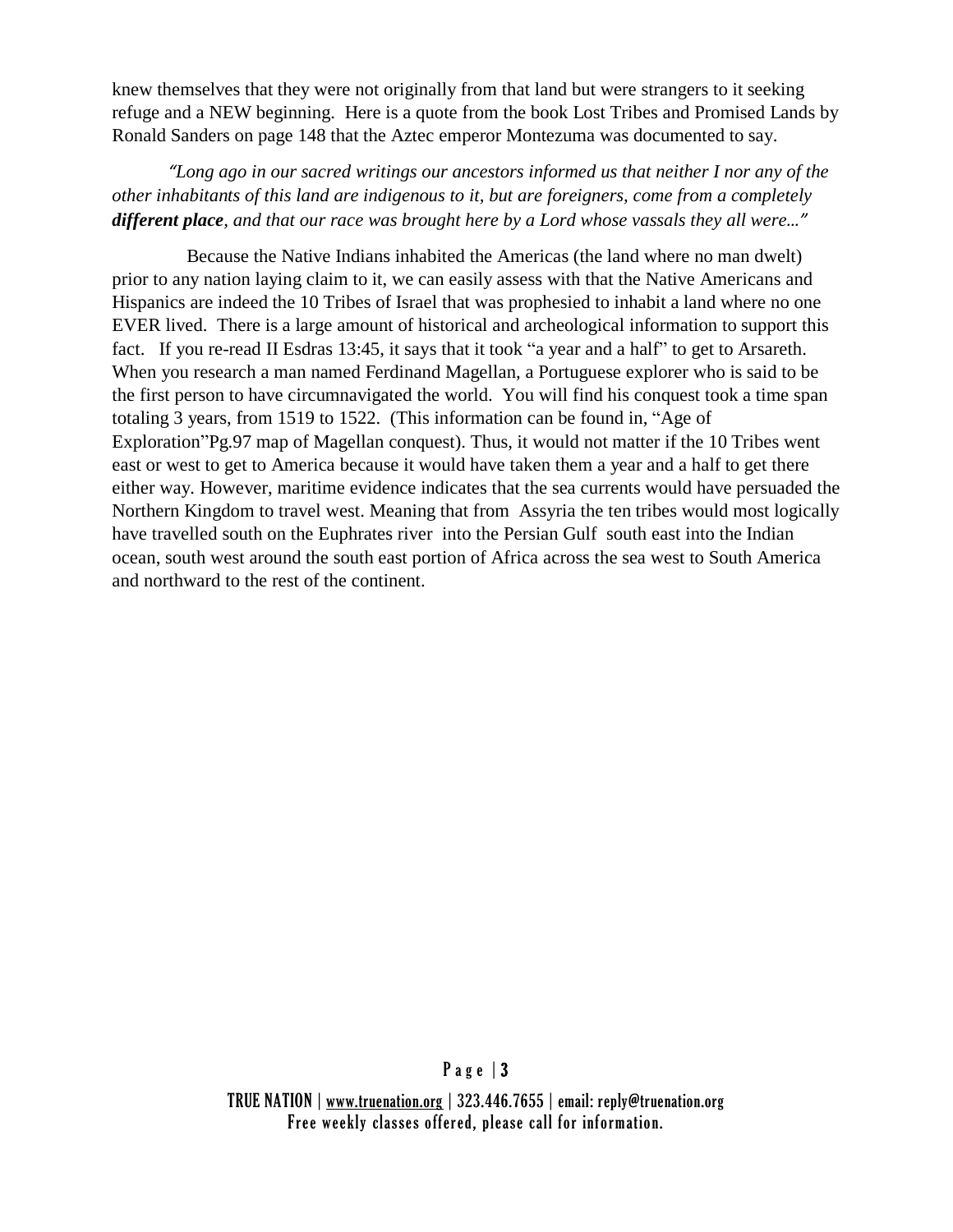

#### SOURCE: The Mariner's Museum

The Israelites had great knowledge of oceanic navigation. Their forefathers had previously navigated the oceans in the days of Solomon, with Hiram.(I kings 10: 22 I kings 9:26- 27)

In The Ten Tribes of Israel or the True History of the North American Indians, Showing That They Are the Descendants of These Ten Tribes, it states that, "First, we are taught that they [The Native Americans] understood the geography of the country and the distance they must travel in order to get to this land where no man dwelt [the year and a half journey]; and second, that there was no country in the East but what was more or less inhabited by man, and consequently America was the ONLY country at that time known that was not inhabited."(page 7). Africa, Arabia, Asia Minor, Asia, and Europe were all occupied by the Assyrian and Babylonian kingdoms (this map could be found in: The Atlas of Past Times page 32-33).

The history of the 10 Tribes and Native Americans are very similar. There are multiple historical accounts of the Native Americans stating that their ancestors passed through a large body of water to get to America, the same way the 10 tribes had to get to Arsareth. For example, Friar Diego de Landa says in Yucatan Before and After the Conquest, "Some old men of Yucatan say that they have heard from their ancestors that this country was peopled by a certain race who came from the East, whom God delivered by opening for them twelve roads through the sea. If this is true, all the inhabitants of the Indies must be of Jewish Descent." (page 8 or 28). Also, Ethan Smith says in A View of the Hebrews or the Tribes of Israel in America, 'They [the Chepewyan Indians] have also a tradition among them, that they originally came from another

## Page  $|4$

TRUE NATION | www.truenation.org | 323.446.7655 | email: reply@truenation.org Free weekly classes offered, please call for information.